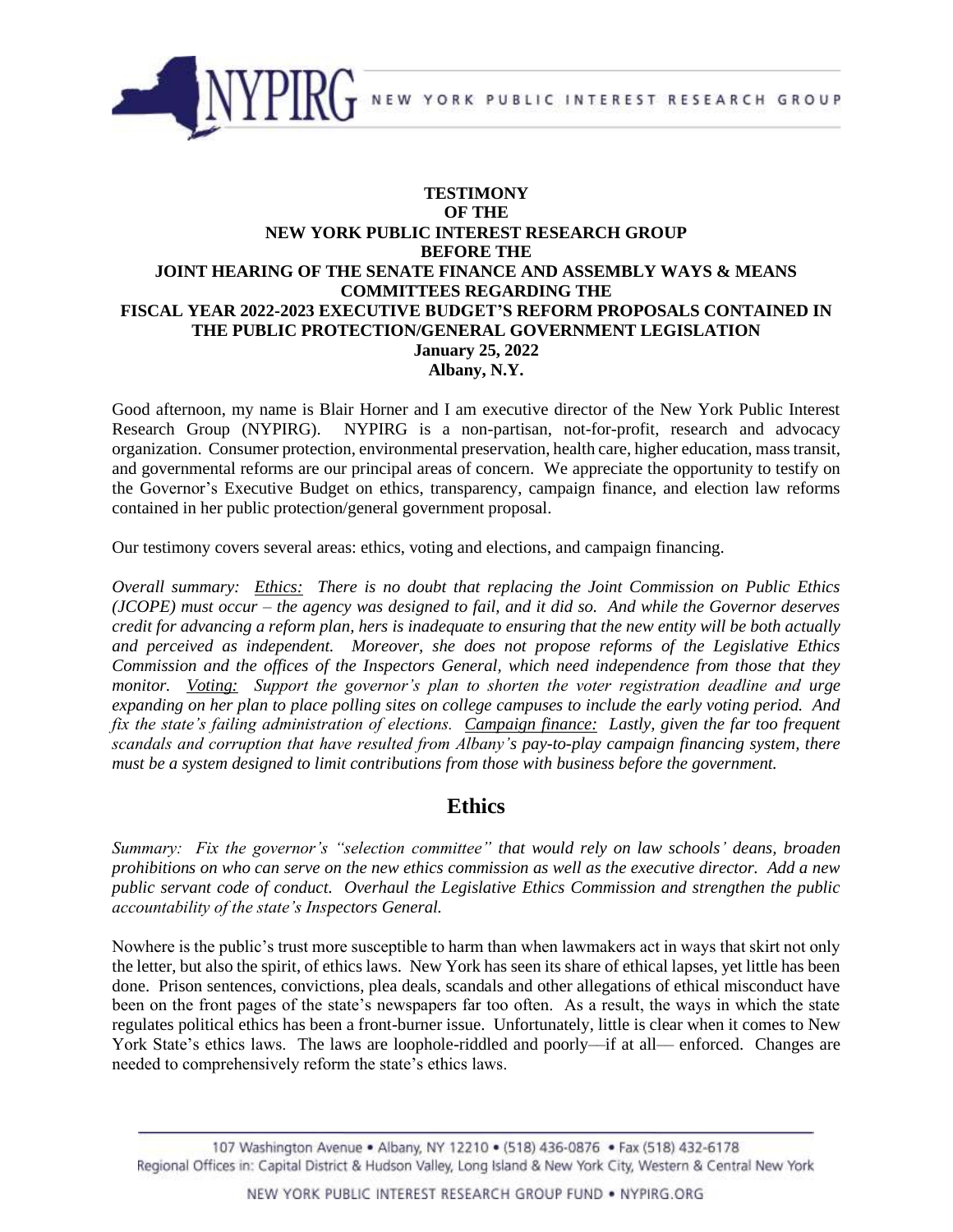## *REPLACE THE JOINT COMMISSION ON PUBLIC ETHICS AND THE LEGISLATIVE ETHICS COMMISSION*

In summary, NYPIRG strongly believes that the Joint Commission on Public Ethics and the Legislative Ethics Commission should be *replaced* with an independent ethics enforcement agency that would monitor and enforce ethics for the executive and legislative branches. Both entities were established with fatally flawed structures because of political concerns, not the public's best interests. Ethics watchdogs must be independent, not political creatures. Yet, the structure of both agencies indicates their design was driven by fear of real independence.

Those flaws were mirrored in predecessor agencies – namely they relied on commissions whose members were directly appointed by the political leadership of the state. That obvious and inherent conflict-ofinterest undermined those forerunner agencies and fueled public cynicism.

And they didn't work.

#### The Joint Commission on Public Ethics

A glaring example of the structural failure of the JCOPE is the former governor's book deal. The former governor received \$5.1 million for the lessons-from-the-pandemic book. The book was the governor's opportunity to "cash in" on his celebrity as a fact-based-counterpoint to the incompetence by the then-Trump Administration's response to the COVID-19 pandemic.

New York State's governor is the highest paid in the nation and is considered a full-time employee. In order to get outside income, he had to receive approval from JCOPE.

In this case, the outside income was staggering – millions of dollars for a book that was based on then-Governor Cuomo's actions as a public servant, written during the pandemic while he was still a public employee. The former governor requested approval for a massively lucrative book deal that was based on his work as governor.

That alone should have given JCOPE pause. But it didn't.

The use of public resources is another area in which JCOPE should have acted but didn't. In requesting approval of his book deal, the former governor used public resources to do the legal work for that request. His full-time public employee subordinates researched and wrote up the legal request for the book approval. JCOPE should have stopped the request right then and there.

Arguably JCOPE was boxed in by a previous decision that allowed the former governor to do the same thing. In a previous book deal, JCOPE had allowed the former governor to use his government staff attorney to request approval for that book. The agency more or less rolled over back then and had done little to check the actions of the former governor and his staff over the years. Those failures may have emboldened Governor Cuomo to believe he could do what he wanted.

As a result, JCOPE staff decided not to alert the agency's Commissioners and to green light the governor's book deal at the staff level, but with one caveat: He could not use public resources in the writing of the book.

However, it has now become clear that the former governor broke that promise. As a result of that obvious broken pledge, JCOPE Commissioners recently convened and took the extraordinary action to rescind the agency's approval of the book deal.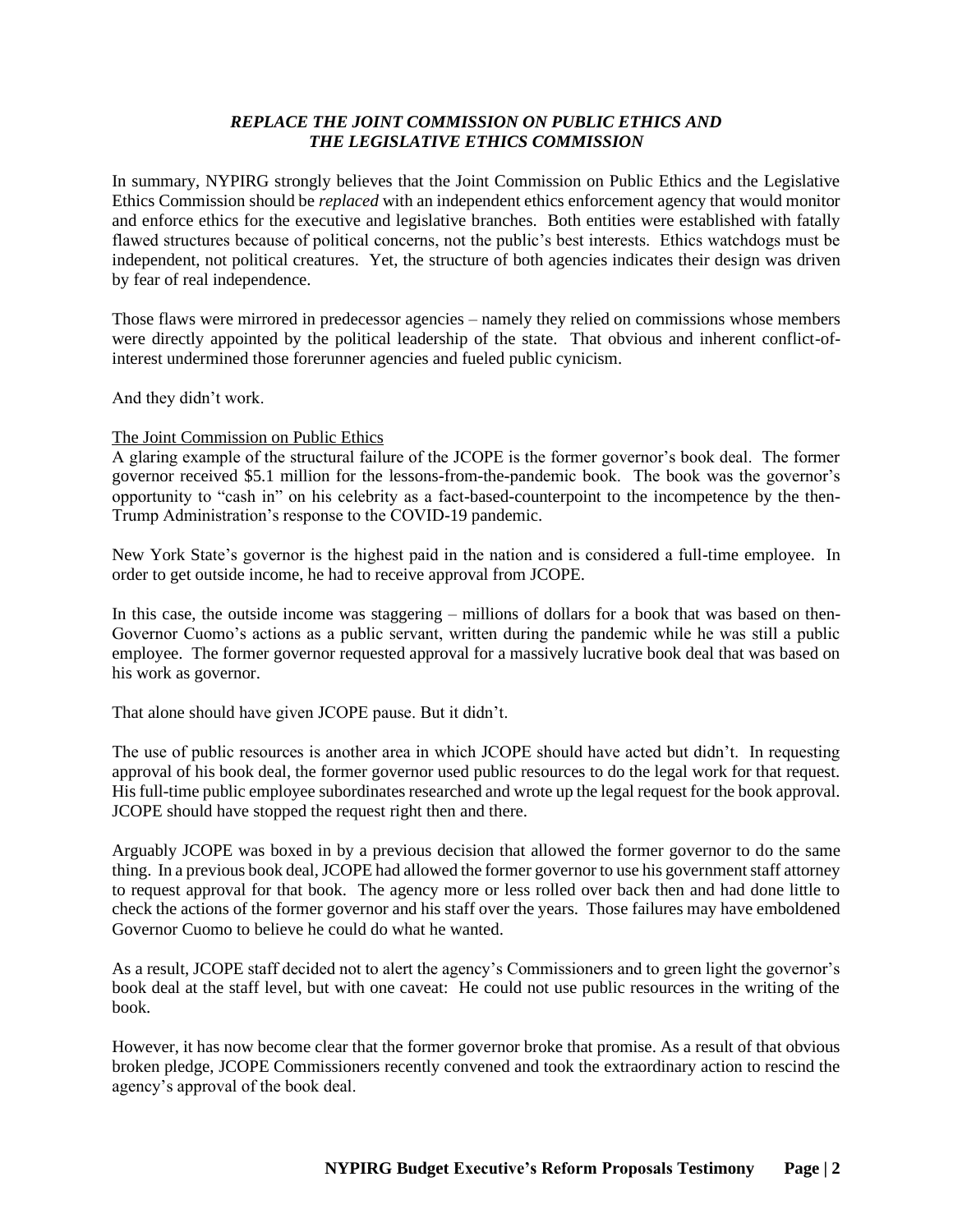The JCOPE decision was followed almost immediately with the release of the long-awaited report by the Assembly Judiciary Committee, which confirmed the findings of harassment fin the AG's report and provided additional details. The Assembly report offered additional support for the JCOPE decision to rescind its approval of the book deal and showed it was warranted. The Assembly Committee's investigation found that Governor Cuomo "utilized the time of multiple state employees, as well as his own, to further his personal gain during a global pandemic – a time during which the former Governor touted the 'around-the-clock' state response to the crisis."

The former governor disputes these charges and says that he is innocent.

Yet, the allegations of harassment, unprofessionalism, unethical actions, and personal enrichment continue to pile up, putting the former governor in deeper legal troubles. These reports also highlighted inappropriate actions by the former governor's top aides. It is our view that such behaviors are far less likely to occur if public officials were subject to clear ethical standards that were enforced by an independent enforcement agency.

And as you know, there have been problems in the past––problems which led to scandals that led to prison terms for top Administration officials. This includes reports in which high-ranking officials were communicating via personal email accounts to circumvent the state's public accountability mechanisms. It was, in fact, the internal JCOPE discussion over how to handle one of these cases (the disclosure of internal JCOPE discussions over whether to sanction Joseph Percoco, a former top aide to Governor Cuomo who was convicted in federal court of corruption and sent to prison) that led to the now-widely-criticized IG report.

#### Replace JCOPE

The *Public Integrity and Reform Act of 2011* (*PIRA*) established JCOPE to oversee executive branch ethics, lobbyist and client reporting and conduct, and empowered it to investigate, but not punish, legislators. The legislation also created a new Legislative Ethics Commission (LEC) that would have sole responsibility for issuing punishment for unethical actions by legislators and legislative employees. The LEC's membership totals nine––all appointees of the legislative leaders with *four* of the nine being currently *sitting* legislators.

The JCOPE commission members are appointed by the Governor (six of the 14 members with three being enrolled Republicans); the Senate Majority Leader and Speaker each appoint three members; and the Senate and Assembly Minority Leaders each get one appointment. The JCOPE chair is chosen by the Governor; the executive director is chosen by the commissioners and does not have a fixed term but may only be terminated as specified in statute. Financial penalties were toughened in *PIRA*, and courts authorized to strip corrupt public officials of their pensions. Financial disclosure requirements were beefed up in *PIRA* and made public.

A fundamental problem is that JCOPE's basic commission structure is flawed. First, the appointment (and removal) process by which three members are appointed (and removable) by the Speaker of the Assembly, three by the Temporary President of the Senate, one by the minority leader of the Assembly, one by the minority leader of the Senate, and six by the Governor, severely undermines the independence and accountability of JCOPE.

Moreover, these factors are combined with the mandate that at least two of the members of JCOPE voting in favor of a full investigation of a legislative member or staff member must be appointees of a legislative leader or leaders of *the same major political party* as the subject of the investigation. This makes it virtually impossible to pursue an investigation of a member in the good graces of the leaders of either house.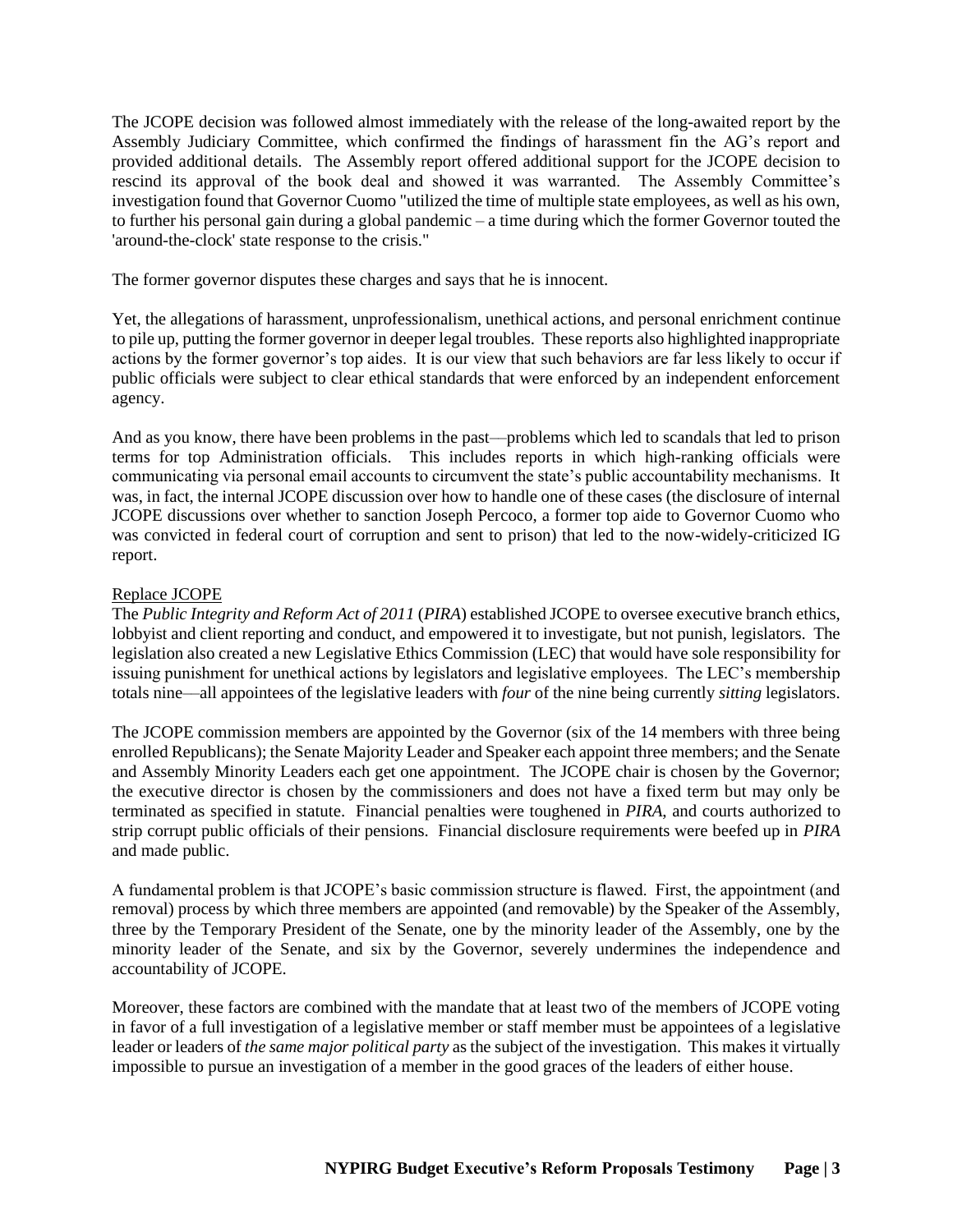This appointment process virtually guarantees the factionalizing and politicizing of JCOPE––anathema to an effective ethics system. This gives political leaders an effective veto over investigating or sanctioning any member—or any lobbyist or client— who they want to protect for any reason.

And the public has seen that factionalization play out. In a public letter to the editor in the *Times Union*, four JCOPE commissioners bemoaned being out of the loop in the search for a new executive director:

*Designed to be independent, the incessant interference continues. If the next executive director is not hired from outside state government after an exhaustive search, the public trust will be inexorably destroyed.*<sup>1</sup>

Another problem: JCOPE allows elected officials among its members. Typically, ethics boards have explicit prohibitions on the participation of elected officials.<sup>2</sup>

Moreover, allowing elected officials to serve on the board of JCOPE, which has regulatory authority over the lobbying industry, creates an inherent conflict of interest (in fact, the first chairperson was not only an elected official, but one who also served as the head of a lobbying group).

#### *THE GOVERNOR'S PLAN FALLS SHORT*

NYPIRG applauds the governor for tackling this issue and advancing a plan that eliminates and replaces JCOPE. And she has attempted to solve the most difficult component of reform – the independence of the board itself. Short of a constitutional amendment (which can also solve the inherent fundamental flaw in the Legislative Ethics Commission), figuring out how to make independent selections is extremely difficult.

The governor attempts to solve that problem by creating a selection committee of the state's law school deans who would make the decisions on who would serve on the new ethics commission. Relying on "trusted outside" decisionmakers is one way to solve the independence problem.

Yet law school deans are not – as a group – free of political pressure. All report to institutions, either larger universities or boards, which can be pressured. Moreover, these institutions and boards are not – first and foremost - -accountable to the public.

Furthermore, all law schools are involved in lobbying of state and local governments and the new ethics agency will be regulating state and local lobbying. Thus, reliance on a "trusted source" model must have its own protections from political influences if it is to be viewed – and actually be – politically independent.

Here the governor's plan falls short. Simply by dint of being a law school dean, these individuals are selecting the new ethics commission membership. There are no conflict-of-interest provisions, no swearing of an oath to ensure that their decisions are for the public's best interests, no restriction on their conversations with political players. Even law school deans need ethical guardrails.

In addition, under the governor's plan the commission membership cannot include state elected officials but can include local electeds. As mentioned earlier, this agency regulates lobbying and as you know lobbyists and the clients are a major source of campaign contributions to candidates for political office. Allowing elected officials to serve on the agency that oversees lobbying is a fatal flaw. In addition, there is no prohibition on state employees becoming the executive director of the agency. Given the previous

<sup>&</sup>lt;sup>1</sup> Albany *Times Union*, [http://www.timesunion.com/tuplus-opinion/article/Letter-Ethics-panel-hire-a-questionable](http://www.timesunion.com/tuplus-opinion/article/Letter-Ethics-panel-hire-a-questionable-move-6408151.php)[move-6408151.php.](http://www.timesunion.com/tuplus-opinion/article/Letter-Ethics-panel-hire-a-questionable-move-6408151.php)

<sup>&</sup>lt;sup>2</sup> For example, JCOPE's first Chair was then the elected Westchester District Attorney Janet DiFiore.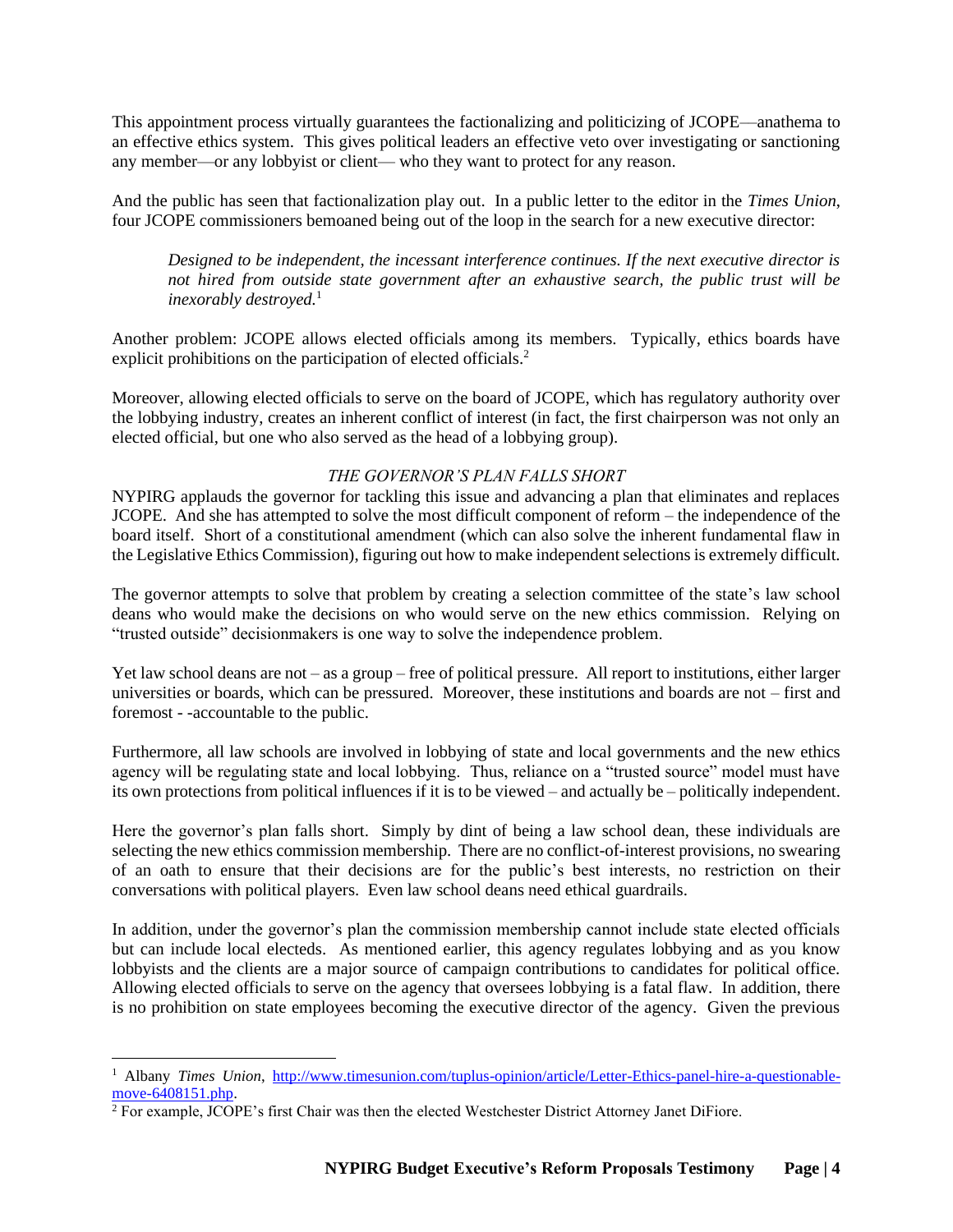administration's ability to wheel and deal to repeatedly place his own former staffers as the head of the ethics agency this is clearly a problem.

Lastly, given the appalling behavior of the previous administration's top staff, the governor fails to advance code of conduct standards designed to require civil behavior by the state's public servants. We urge that a final reform agreement include such an addition.

**However, our criticisms are no excuse for inaction. And they provide no rationale for a failure to replace JCOPE. That agency must be replaced and its public accountability standards enhancement. Inaction or tinkering around the edges are simply unacceptable.** 

# *REPLACE THE LEGISLATIVE ETHICS COMMISSION*

Any efforts to overhaul New York's ethics and oversight mechanisms must also include overhauling the Legislative watchdog, as well. Including legislators on the LEC destroys its independence and discourages legislators and staff from seeking opinions or filing complaints for fear of breaches of confidentiality and retaliation. Legislative staffers have been vocal critics of the failures of this system, including not having their complaints of sexual harassment handled properly.

Having the "regulated" sit on the commission that "regulates" legislative ethics is an obvious flaw. Clearly, the LEC must be abolished, and its powers (except imposition of penalties) transferred to a new state ethics watchdog, which would have full power over the Legislature (except for penalties)—to provide advice and ethics training, to administer and enforce annual disclosure, and to enforce the ethics laws.

#### **Reforms**

#### Longer Term: Constitutional Change Is Needed

How to best reform New York's ethics oversight system? One model is New York State's Commission on Judicial Conduct. The Commission is established in the state Constitution, which helps limit political pressures on decision making. Under this model, most of the appointments to this new Ethics Commission would be made by the courts, thus granting it sufficient independence. All its members and staff must be prohibited from *ex parte* communications with their appointing authorities and its budget would be constitutionally protected. It is essential that the law protect the budget of the new ethics watchdog, perhaps as a percentage of the net total expense budget of the state or as a fixed amount with an inflation adjustment.

- JCOPE and the LEC should be eliminated and replaced by a new ethics commission to be established by a constitutional amendment.
- The commission should be smaller in size than JCOPE, even as small as five commission members, to bring about more accountability for those making the decisions. The commission should have an odd number of commissioners to avoid the gridlock that grips even-numbered boards.
- The method of appointment is important for facilitating independent action. As mentioned above, the Commission on Judicial Conduct—whose membership is appointed by the executive and legislative branches – could serve as a model.

#### Short term: Overhaul Existing Entities to Achieve Immediate, Interim Improvements

A constitutional amendment takes time. We recommend that you consider legislation that, while relying on bipartisanship, uses randomness in its appointment process. Our recommendation proposes that you replace the appointments processes for both JCOPE and LEC. We urge that you use the selection process from the California redistricting commission as inspiration.<sup>3</sup>

<sup>&</sup>lt;sup>3</sup> California Redistricting Commission, see [https://www.wedrawthelinesca.org/about\\_us.](https://www.wedrawthelinesca.org/about_us)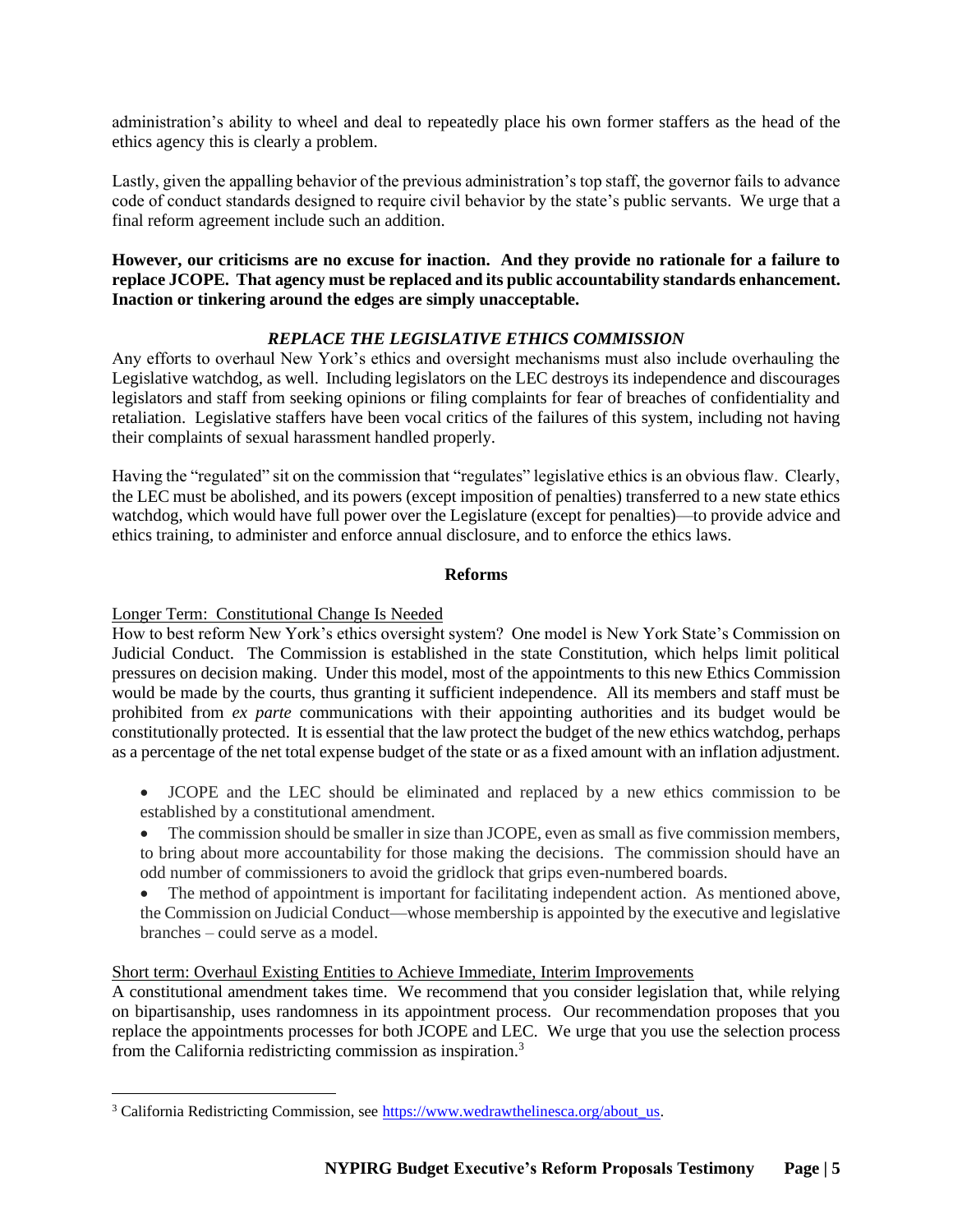*Step #1*: The executive and Legislature agree on a bipartisan selection panel ("Selection Panel") to choose the commissioners for the new JCOPE. The qualifications for these individuals should maximize independence from their selectors. We recommend six (6) members, three from each branch. The executive branch (governor, attorney general and comptroller) jointly would agree on three selectors – one Democrat, one Republican, and one independent. The legislative branch does the same with the Democratic leaders choosing one, the Republicans choosing one, and the four agreeing jointly on the third candidate. A failsafe will be needed in case decisions on these selectors (or their appointments) are not made.

*Step #2*: An application process is opened to anyone in the public. Standards should be included that requests independence, expertise, and availability. The State Police<sup>4</sup> would receive those applications and conduct background checks and review of adequacy as candidates using a publicly-disclosed methodology reviewed and approved by the Attorney General. The State Police would also do the background checks on the "selectors" mentioned above.

*Step #3*: No more than 30 candidates meeting the standards are then forwarded to the Selection Panel. Five commissioners are randomly selected in public meetings—with an eye toward ensuring gender, ethnic, and racial diversity to the extent practicable. Four commission members are chosen. Those four choose five from the approved pool, one of which is chosen to chair.

This system would be repeated for the new Legislative Ethics Commission.

## Additional Measures To Be Taken

While the independence of ethics oversight is the most critical element of reform, there are many other actions that can be taken. Some of the most obvious (the are in addition to comments that we submitted in August):

- Clear prohibition on outside income for members of the executive branch, including the governor.
- Establish a "Code of Conduct" that makes clear that government officials are the *servants* of the public. We recommend that you consider standards set by New York's court system<sup>5</sup> as well as those found in the Council of Europe's ethical code.<sup>6</sup>

# *STRENGTHEN THE INDEPENDENCE OF THE STATE'S INSPECTORS GENERAL*

A report by Albany's *Times Union* illustrated just how the former Administration viewed oversight by the state's Inspector General.<sup>7</sup> According to the deposition of Linda Lacewell, formerly a top lawyer to the former governor and the Superintendent of the Department of Financial Services at the time of his resignation, the state's Inspector General cannot investigate complaints against the governor or the top aides of the governor.

<sup>4</sup> The disturbing revelations of the use of the State Police as essentially a "palace guard" but the former governor (and other previous governors) deserves your attention as well.

<sup>5</sup> New York State Unified Court System, Part 1200, Rules Of Professional Conduct,

[https://www.nycourts.gov/legacypdfs/rules/jointappellate/NY-Rules-Prof-Conduct-1200.pdf.](https://www.nycourts.gov/legacypdfs/rules/jointappellate/NY-Rules-Prof-Conduct-1200.pdf)

 $\overline{6}$  Council of Europe, "Recommendation No. R (2000) 10 of the Committee of Ministers to members states on the code of conduct for public officials," See Article 5(3), requiring that public officials be *"The public official should be courteous both in his or her relations with the citizens he or she serves, as well as in his or her relations with his or her superiors, colleagues, and subordinate staff,"*

[https://rm.coe.int/CoERMPublicCommonSearchServices/DisplayDCTMContent?documentId=09000016806cc1ec.](https://rm.coe.int/CoERMPublicCommonSearchServices/DisplayDCTMContent?documentId=09000016806cc1ec) <sup>7</sup> Bragg, C., "Lacewell: Inspector general can't investigate governor, secretary," Albany Times Union, December 2,

<sup>2021,</sup> [https://www.timesunion.com/state/article/Cuomo-aide-Investigators-appointed-by-Cuomo-](https://www.timesunion.com/state/article/Cuomo-aide-Investigators-appointed-by-Cuomo-16666523.php?utm_source=newsletter&utm_medium=email&utm_content=headlines&utm_campaign=tu_capitolconfidential&sid=5931827c3f92a45314a7c87d)[16666523.php?utm\\_source=newsletter&utm\\_medium=email&utm\\_content=headlines&utm\\_campaign=tu\\_capitolco](https://www.timesunion.com/state/article/Cuomo-aide-Investigators-appointed-by-Cuomo-16666523.php?utm_source=newsletter&utm_medium=email&utm_content=headlines&utm_campaign=tu_capitolconfidential&sid=5931827c3f92a45314a7c87d) [nfidential&sid=5931827c3f92a45314a7c87d.](https://www.timesunion.com/state/article/Cuomo-aide-Investigators-appointed-by-Cuomo-16666523.php?utm_source=newsletter&utm_medium=email&utm_content=headlines&utm_campaign=tu_capitolconfidential&sid=5931827c3f92a45314a7c87d)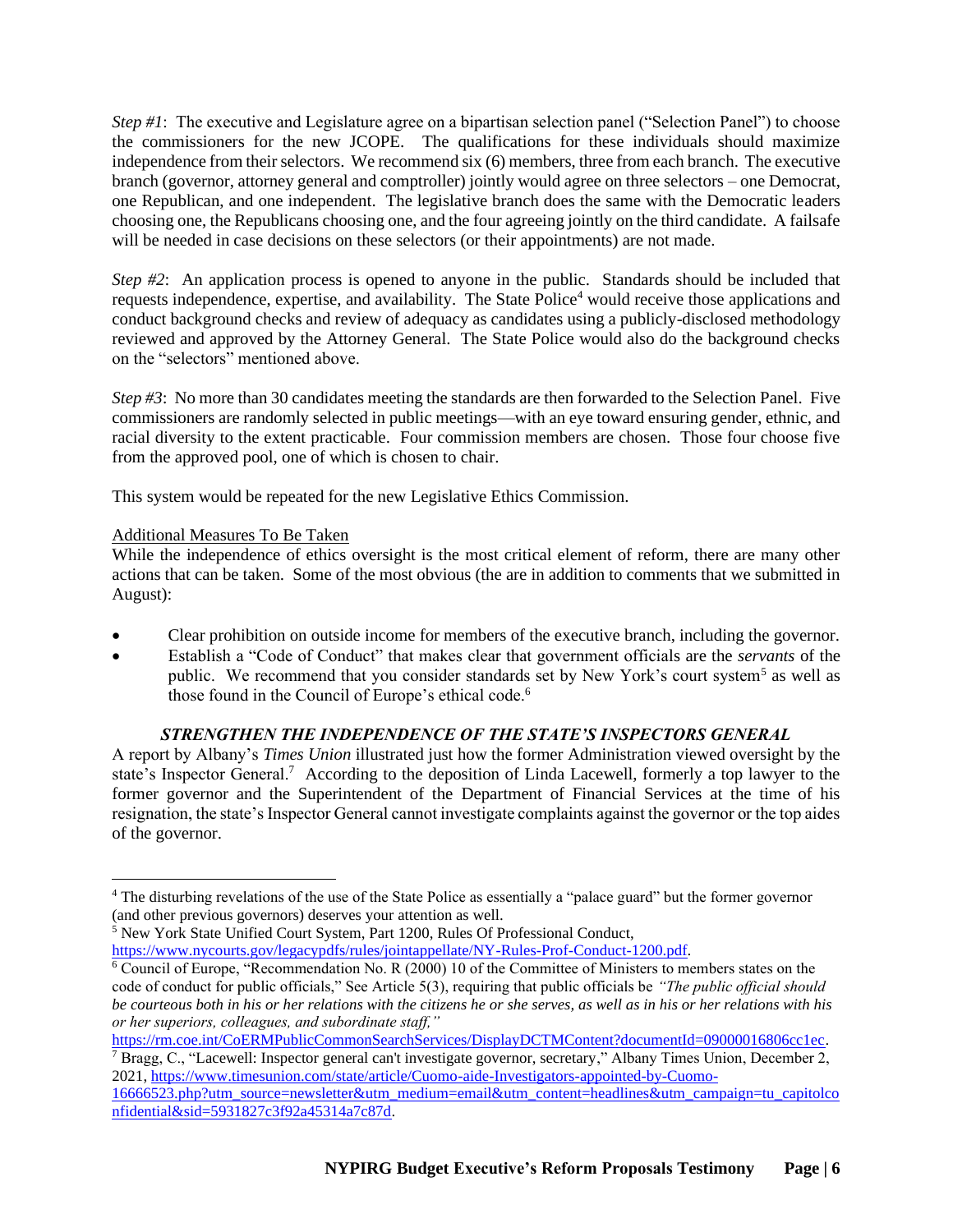Under New York State law, the Inspector General is empowered to receive and investigate "complaints concerning allegations of corruption, fraud, criminal activity, conflicts of interest or abuse in any entity under the Inspector General's jurisdiction." In short, the IG is supposed to investigate things like harassment of staff or misuse of public resources for public gain—just the types of allegations being made against the former governor.

Inspectors General are common across the nation. At the federal level, they have similar responsibilities. As you may recall, they did their jobs so well that former President Trump fired some for being too honest.

States and municipalities have IGs too. New York has more than one—there is one for the Metropolitan Transportation Authority and the state's Medicaid program, for example. Yet, New York's law creates a wrinkle: New York State's Inspector General is chosen by the governor and reports directly to the governor's top aide – the Secretary to the Governor.

Since the IG is chosen by and effectively reports to the governor, according to Lacewell, that person has a conflict of interest and therefore cannot investigate the governor. That legal logic may have contributed to the failure of the IG's office to compel the former governor to testify about how he learned of a secret conversation by the members of JCOPE. Leaking confidential JCOPE information is a misdemeanor.

Lacewell's opinion mattered a lot to the governor. In the criminal trial of another former top Cuomo aide who was subsequently convicted of corruption and sent to prison, Lacewell was described as the "Minister of Defense"—charged with protecting the former governor from scrutiny.

Of course, Lacewell's opinion is just that, opinion. In contrast, the IG under former Governor Paterson was incredibly active, leading scores of investigations including those against Paterson and his aides.<sup>8</sup> That inconvenient fact was not part of the apparent worldview of the Cuomo team.

But the revelations highlight a problem in state law: the Inspector General is simply not independent enough of the governor and his or her aides.

A review of "best practices" nationwide shows that New York's law falls far short of what the public should expect. The nation's *Association of Inspectors General* offers model legislation to establish IG offices.<sup>9</sup>

That model legislation calls for IGs to be structurally independent of the entity that they are responsible for monitoring, that there be strict standards for who can be selected (no former top aides to the governor for example), and guaranteed funding in order to ensure that the agency is financially secure enough to do its job with fear of budgetary repercussions.

Of course, that rule should apply to *all* state-funded watchdog agencies.

Government officials are *public servants*. They are not royalty or dictators. They are charged with serving the needs of the public. In order for the public to have confidence that their tax dollars are being used

<sup>8</sup> Most notably, see Office of the Inspector General report, "Investigation Regarding the Selection of Aqueduct Entertainment Group to Operate a Video Lottery Terminal Facility at Aqueduct Racetrack," October 2010. NOTE: The problems identified in this report have been largely ignored and contribute to an "anything goes unless you're caught" culture in Albany. In addition, the *current* IG has stated that she can investigate the governor, see: [https://www.timesunion.com/opinion/article/Editorial-Big-ethical-loopholes-16680720.php.](https://www.timesunion.com/opinion/article/Editorial-Big-ethical-loopholes-16680720.php)

<sup>9</sup> Association of Inspectors General, "Model Legislation For the establishment of Offices of Inspector General," see: [https://inspectorsgeneral.org/.](https://inspectorsgeneral.org/)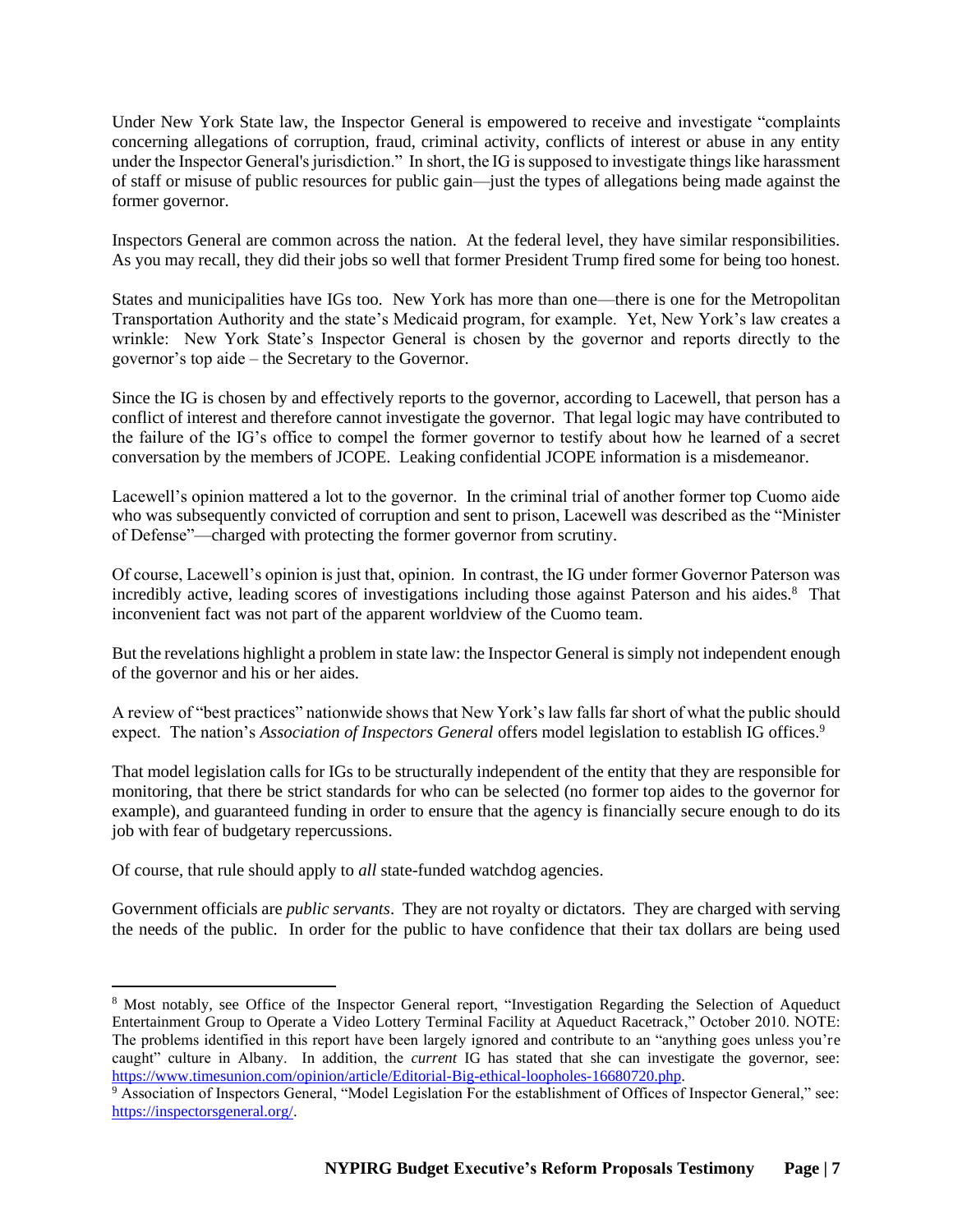appropriately and that their public servants are behaving ethically and professionally, there must be independent oversight of all public servants––even the governor, and for that matter, even the President.

Accountability is key to maintaining public trust in democracy. State ethics agencies and Inspectors General are central to maintaining that accountability. The public expects that government officials are accountable for efficient, cost- effective government operations and to deter, prevent, detect, identify, expose and eliminate fraud, waste, corruption, illegal acts and abuse.

This public expectation is best served by Inspectors General when they follow the basic principles of integrity, objectivity, independence, confidentiality, professionalism, competence, courage, trust, honesty, fairness, forthrightness, public accountability and respect for others and themselves.

Inspectors general are granted substantial powers to perform their duties. In exercising these powers, inspectors general regard their offices as a public trust, and their prime duty as serving the public interest.

While this testimony has focused on structural oversight issues—JCOPE, the LEC and Inspectors General—we'd urge you to look carefully at the Code of Ethics in Public Officers Law section 74. This section is more a set of modest aspirations than bright-line standards that provide public servants clear guidelines for conduct and enforcement agencies useful tools to protect the public integrity.

### *PROHIBIT CAMPAIGN DONATIONS FROM VENDORS SEEKING OR ENGAGED IN STATE PROCUREMENT*

The notion that those receiving government contracts can be restricted is not a new concept. The Securities and Exchange Commission (SEC), for example, has enacted a pay-to-play rule.<sup>10</sup> The rule, under the Investment Advisers Act of 1940, prohibits an investment adviser from providing services, directly or indirectly, to a government entity in exchange for a compensation, for two years after the adviser or an employee or an executive makes contributions to political campaigns of a candidate or an elected official, above a certain threshold.

Moreover, the rule prohibits an investment adviser or an employee or an executive from providing or agreeing to provide payments to a third party, on behalf of the adviser, in order to seek business from a government entity. The only exception to this is if the third party is a registered broker dealer or a registered investment adviser, in which case the party will be subjected to the pay-to-play restrictions.<sup>11</sup>

Under New Jersey's pay-to-play law, for-profit business entities that "have or are seeking" government contracts are prohibited from making campaign contributions prior to receiving contracts. Moreover, businesses are forbidden from making "certain contributions during the term of a contract." These pay-toplay restrictions apply at state, county, and municipal levels of government.<sup>12</sup>

NJ law requires contributions over \$300 to be reported, and the contributor's name, address, and occupation to be identified. A government entity is prohibited from awarding a contract worth in excess of \$17,500 to a business entity that made a campaign contribution of more than \$300 "to the official's candidate

<sup>10</sup> Advisers Act Rule 206 (4)-5, addressing pay to play law.

<sup>&</sup>lt;sup>11</sup> United States Security and Trade Commission, "Advisers Act Rule 206(4)-5 (Political Contributions by Certain Investment Advisers)," [https://www.sec.gov/rules/final/2010/ia-3043-secg.htm.](https://www.sec.gov/rules/final/2010/ia-3043-secg.htm)

<sup>&</sup>lt;sup>12</sup> New Jersey Election Law Enforcement Commission,

[http://www.elec.state.nj.us/pay2play/laws.html.](http://www.elec.state.nj.us/pay2play/laws.html)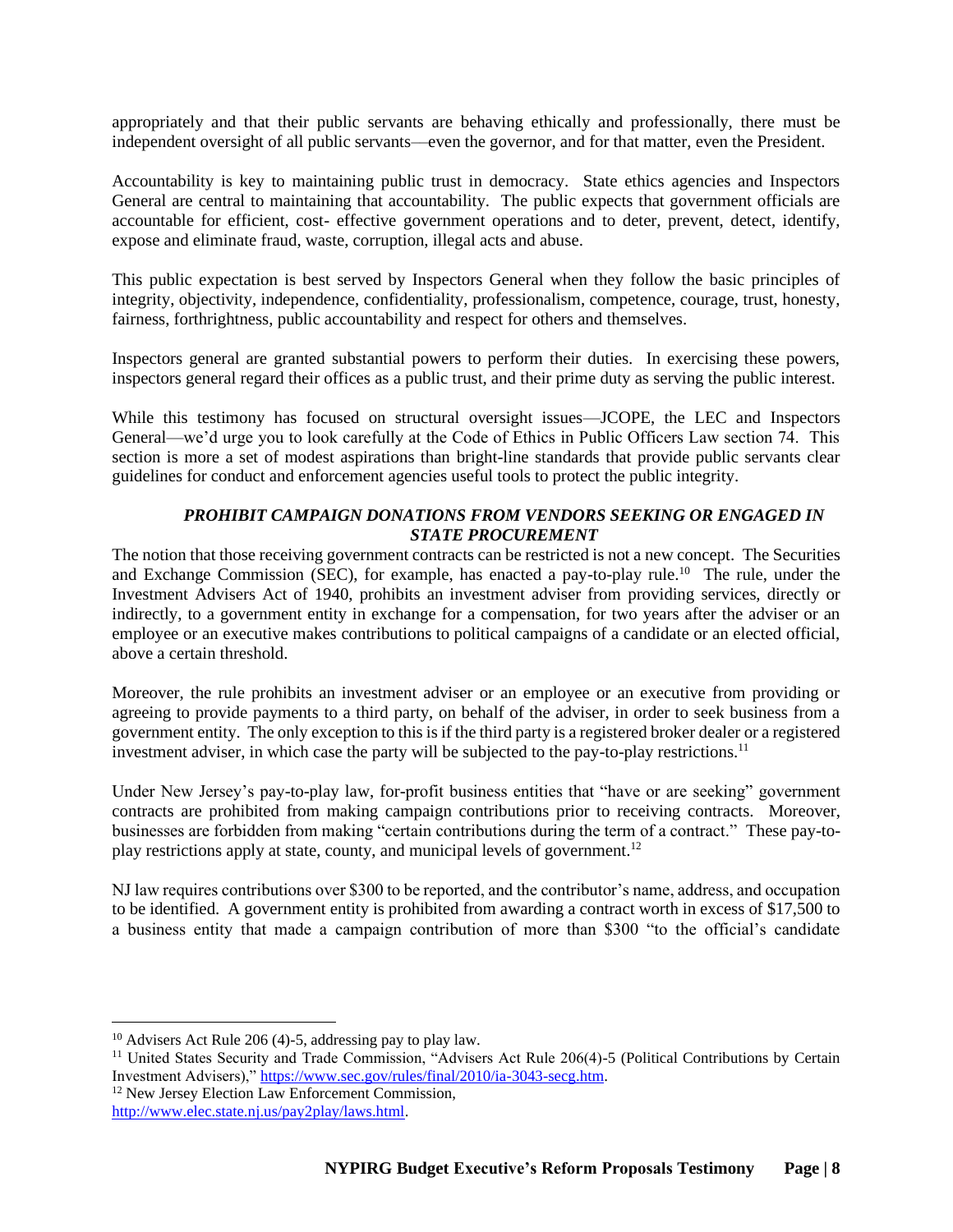committee or to certain party committees," specifically to committees that are responsible for awarding the specific contracts.<sup>13</sup>

# **Voting and Elections**

*Summary: The governor's plans have measures worth supporting and improving. Unfortunately, she has not tackled the issue that undermines New York's democracy – its system of running elections. The Legislature must take steps in the budget to fix the Board of Elections. We urge support for the governor's plan to shorten the period of time between the voter registration deadline and the state's elections. We urge your support and expansion of her plan to require polling places on college campuses – but include early voting in that requirement. Lastly, ensure that local boards of elections are adequately funded to meet their crucial responsibilities.*

New York State has approved a significant number of measures to reform its elections system. These changes have had a positive impact. For example, in 2020, the state had a Voting Eligible Population (VEP) of nearly 13.7 million.<sup>14</sup> VEP is the most reasonable measure of participation and includes citizens over 18 who are not incarcerated for a felony. According to the New York State Board of Elections, nearly 13.6 million New Yorkers were listed as either active or inactive voters for the same period. That means that the state has significantly reduced the gap between the number of eligible voters and those who are registered. However, just four years ago, the estimate was that one million eligible New Yorkers were *not* registered.<sup>15</sup> This means that the over one million *eligible* citizens were not registered to vote. While the comparison of these two datasets is imperfect, it underscores that New York has closed the gap between those who are eligible to vote and those who are registered.

However, New York's voter participation still lags. While improving, voting rates are still lower than the national average. In the 2020 general election, a lower percentage of registered New Yorkers––63.4 percent––voted, compared to the national average of 66.7 percent. In the 2021 general election, 25.7 percent of registered New Yorkers voted despite well-publicized and competitive local elections in many parts of the state as well as a referendum vote on major revisions to the State Constitution.

Moreover, for heavy turnout elections in Presidential years, still far too many of New York's beleaguered voters stand in line for hours and face problems at the polls in order to cast their ballots. Broken machines, improperly trained or supervised poll workers, inadequate numbers of early voting poll sites, inaccessible poll sites, poor ballot design, insufficient numbers of ballots, and illegal requests for ID are ongoing problems for too many voters. These chronic problems at poll sites require strong and immediate action from city, state, and local governments, as well as from Boards of Elections.

While many dedicated board staff and poll workers worked tirelessly before and on Election Day, the problems many voters faced are systemic. Policymakers need to focus on voter registration, voter education, Election Day operations and the administration of elections reforms or these same problems will persist to the continuing diminution of New York's democracy.

<sup>13</sup> New Jersey Business & Industry Associates, "Fast Facts: Complying with New Jersey's 'Pay-To-Play' Law," [https://www.njbia.org/complying-new-jerseys-pay-play-laws/.](https://www.njbia.org/complying-new-jerseys-pay-play-laws/)

<sup>14</sup> United States Elections Project, *2020 November General Election Turnout Rates*: [http://www.electproject.org/2020g.](http://www.electproject.org/2020g) 

<sup>15</sup> New York State Board of Elections*, Voter Enrollment by County*:

[https://www.elections.ny.gov/EnrollmentCounty.html.](https://www.elections.ny.gov/EnrollmentCounty.html) The State Board lists 12.4 million New York voters as "active registered" and an additional one million as "inactive voters." Added together, New York State has total of nearly 13.6 million registered voters.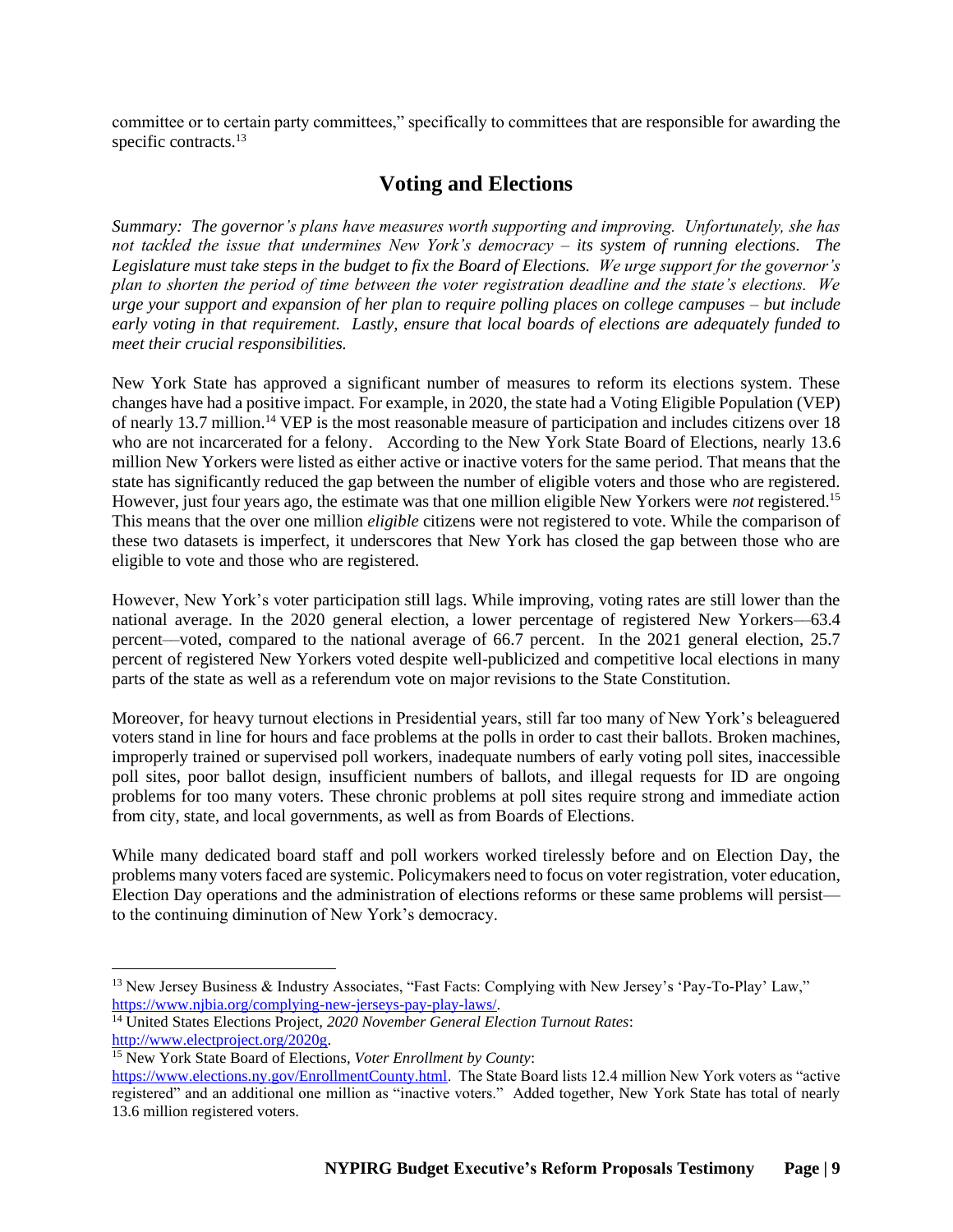## *SHORTEN THE VOTER REGISTRATION "BLACKOUT" PERIOD*

Each year, just as interest in elections and candidates begins to peak, potential voters find that the deadline for registering to vote has already passed. Here in New York, campaigns for statewide and local offices barely attract public attention before October. By the time voters begin to focus on the election, the deadline has already passed.

Electoral participation experts have long concluded that registration "black-out" periods lower voter turnout. One needs to look no further than the states that have same-day or no registration to show how well those systems work (participation rates in "same-day" states are traditionally among the highest in the country). $16$ 

#### **The governor proposes to shorten New York's voter registration deadline to match the constitutionally required 10 day "blackout" period. NYPIRG urges your support.**

# *REQUIRE POLLING PLACES ON COLLEGE CAMPUSES.*

Despite the constitutional promise, students too often face obstacles to voter registration and participation across the state. Students live in their college communities anywhere from nine to twelve months of the year, for at least four years. Students are no more transient than the average American family, which typically moves once every five years. Moreover, the U.S. Census Bureau considers students to be residents of their college community in its survey. Thus, the federal government distributes funds to municipalities based on figures that include the student population. Students contribute to their communities in many valuable ways. They work as volunteers in a host of civic organizations, create jobs in the community, are locally employed, bolster the local economy, and pay sales and gasoline taxes.

Young people were historically known as the voting bloc with the lowest voter turnout rates. 2020 changed that. Despite the hurdles mentioned above and a global pandemic, up to 55% of young voters participated in the 2020 general election nationwide. While youth turnout is lower than that of older adults (nearly 67% in 2020), imagine how many more will participate if barriers were removed that prevent them from making their voices heard.

Young adults are a voting bloc whose residence is more easily identified. Across New York, colleges are filled with students who are less likely to vote yet have a common community. The unfortunate history of student voting has been one in which officials too often seek to suppress participation.

Year after year, students have faced obstacles to registration and/or voting in various counties around the state. Some counties target students by further splitting campus populations into multiple election districts and/or removing the campus poll site. $^{17}$ 

However, students live in their college towns anywhere from nine to twelve months of the year, for at least four years. This means that students are no more transient than the average American family, which typically moves once every five years.<sup>18</sup> Moreover, the U.S. Census Bureau considers students to be residents of their college community for the purposes of the decennial census. Thus, federal funds are distributed to municipalities based on figures that include the student population. Students contribute to the

<sup>16</sup> Street, A., Murray, T. et al, "Estimating Voter Registration Deadline Effects with Web Search Data *Political Analysis* (Spring 2015) 23 (2): 225-241.

<sup>&</sup>lt;sup>17</sup> Examples of college students being unfairly targeted in elections; [http://www.nyclu.org/news/nyclu-dutchess](http://www.nyclu.org/news/nyclu-dutchess-county-protect-college-students%E2%80%99-voting-rights)[county-protect-college-students%E2%80%99-voting-rights](http://www.nyclu.org/news/nyclu-dutchess-county-protect-college-students%E2%80%99-voting-rights) and [http://www.nbcnews.com/news/asian-america/ny](http://www.nbcnews.com/news/asian-america/ny-attorney-general-raises-concerns-over-challenges-chinese-american-voters-n453801)[attorney-general-raises-concerns-over-challenges-chinese-american-voters-n453801.](http://www.nbcnews.com/news/asian-america/ny-attorney-general-raises-concerns-over-challenges-chinese-american-voters-n453801)<br><sup>18</sup> Green I "How Often Do Americans Move And Why"

<sup>&</sup>lt;sup>18</sup> Green, J., "How Often Do Americans Move And Why?" My Moving Reviews, [https://www.mymovingreviews.com/move/how-often-and-why-americans-move/.](https://www.mymovingreviews.com/move/how-often-and-why-americans-move/)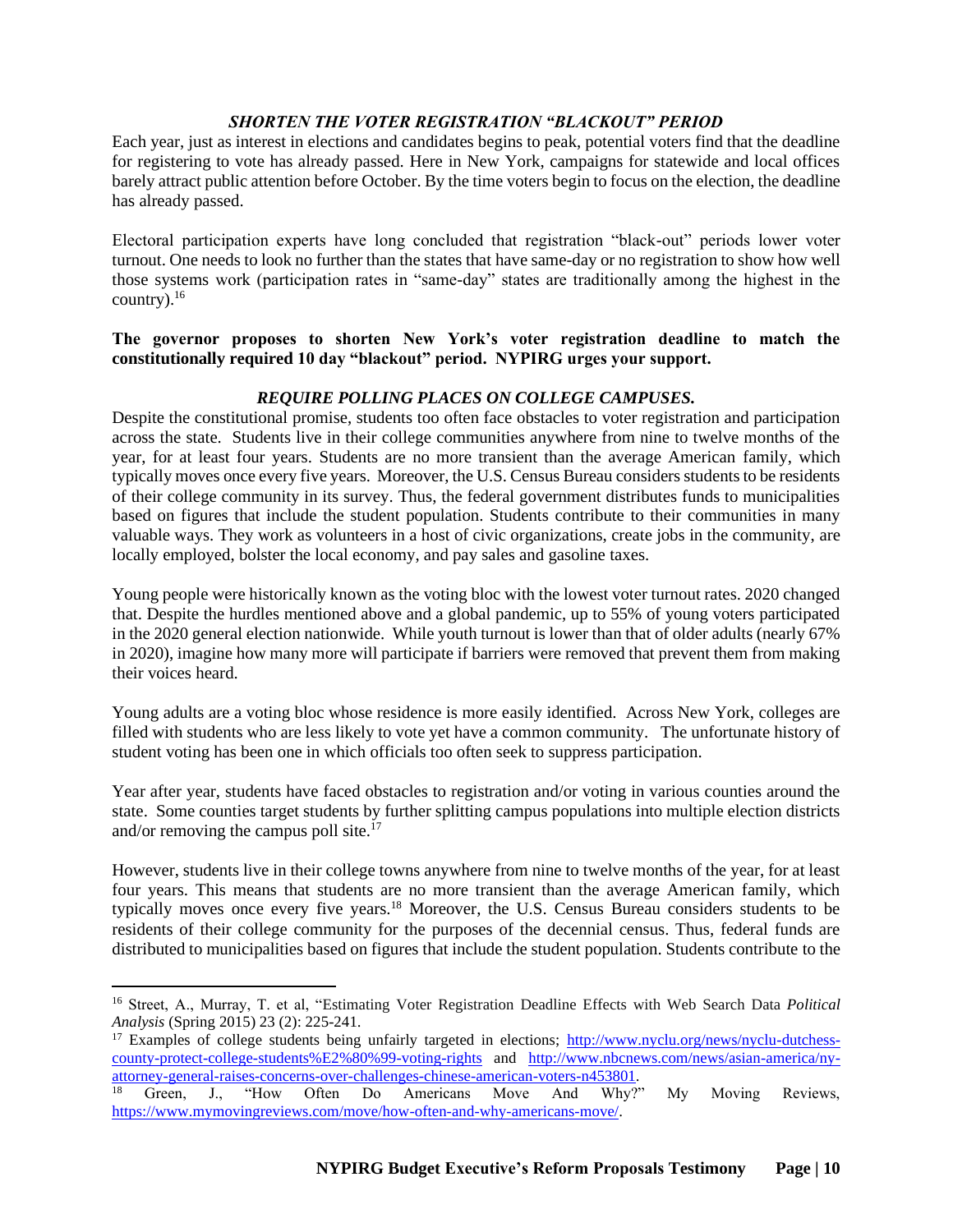college community in many valuable ways. They work as volunteers in a host of civic organizations, help to create jobs in the community, bolster the local economy, and pay sales and gasoline taxes.

The courts have weighed in and defended the rights of college students to register and vote from the college addresses. Like all other adults, college students can designate their residence for the purposes of voting. *College students are allowed to choose to vote either from their college address or their family's address*.

Expansion of early voting polling locations is vital to improve voter turnout rates. Florida hosted early voting polling sites on college campuses for their 2018 general election. These polling sites saw much higher rates of voters ages 18-22 and of Black and Hispanic voters. In nine participating counties, twelve college campuses had early polling locations and 60,000 voters casted their votes there. The majority of those casting their votes were between the ages of 18 and 29, 22,000 being between 18-22.

This also encouraged voters who previously sat out the 2016 general election. About 47,700 of the voters who took advantage of the early on campus voting were registered before the 2016 general election. Of these voters, 15% (nearly 7,300) did not vote in 2016. This program also allowed over 100 voters who attempted to vote by mail in 2016 and had their ballot rejected to successfully cast their ballot in 2018.<sup>19</sup>

**The governor proposes that polling places be placed on all college campuses for the general election. Unfortunately, the governor does not include early voting in that mandate. We urge your support for the governor's plan and that it be extended to the early voting period.<sup>20</sup>**

#### *STRENGTHEN EARLY VOTING*

It has become quite clear that voters like the option of voting early. What is unacceptable, however, is having to wait in long lines to do so. To some extent, those long lines are due to a lack of resources, but to a large extent those lines are the result of the lack of a political will. For example, Erie County which has a voting population of 660,431, had 37 early voting sites (roughly 1 polling site for every 1,800 registered voters), while Suffolk County with a voting population of 1.12 million had 12 (roughly one polling sites 93,600 voters!). Suffolk was not the only county with a paucity of early voting locations: Neighboring Nassau County's ratio was 1 early voting poll site per 72,600 voters and Brooklyn had 1 early voting poll site per  $64,300$  voters.<sup>21</sup>

Despite having an additional year to evaluate the need for expanded early voting access, counties did not open nearly enough early voting locations. For example, Suffolk County once again had 12 early voting locations for 1.08 million registered voters (roughly one polling site for every 90,400 voters.)<sup>22</sup>

The law obliged local boards of elections to *consider*, but did not *require*, certain factors when deciding where to locate early polling locations. The law stated that factors like "population density, travel time to the polling place, proximity to other early voting poll sites, public transportation routes, commuter traffic patterns" could be considered. Yet, "consideration" is not a mandate.

<sup>19</sup> The Andrew Goodman Foundation, "On-Campus Early In-Person Voting in Florida in the 2018 General Election," August 9, 2019, [https://andrewgoodman.org/on-campus-early-voting-fl/.](https://andrewgoodman.org/on-campus-early-voting-fl/)

<sup>&</sup>lt;sup>20</sup> Senate bill 4658/Assembly bill 454-A accomplish just that.

<sup>&</sup>lt;sup>21</sup> New York State Board of Elections, Voting Statistics as of  $11/1/2020$ , [https://www.elections.ny.gov/EnrollmentCounty.html,](https://www.elections.ny.gov/EnrollmentCounty.html) survey of county boards of elections for early polling locations.

<sup>22</sup> New York State Board of Elections, Voting Statistics as of 11/1/2021,

[https://www.elections.ny.gov/EnrollmentCounty.html,](https://www.elections.ny.gov/EnrollmentCounty.html) survey of county boards of elections for early polling locations.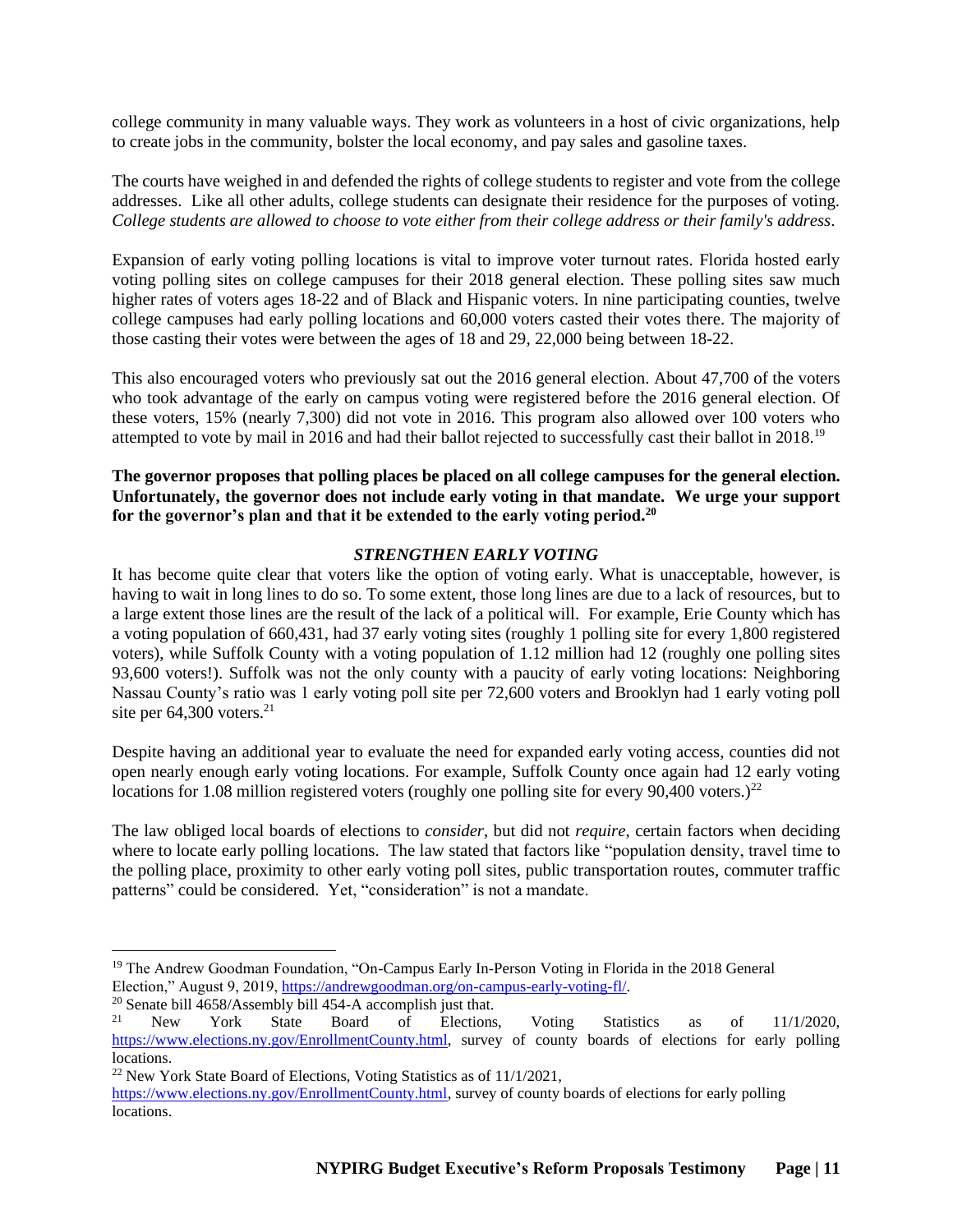New York should require that no county can have ratios of voters to early voting polls of more than 50,000 to one. And that every local community in which the people rely heavily on mass transportation, or ones that have dense population centers, or rural areas in which distances are far, must have reasonable access.

# *REFORM NEW YORK STATE'S BOARDS OF ELECTIONS*

New York State's elections are run by the two major political parties through the New York State Board of Elections. At every level, Democrats and Republicans run two essentially separate agencies to conduct and monitor elections. This organizational structure was created so that both political parties would have equal ability to monitor the other and thus ensure fairly run elections.

Over the years, that system has allowed for political patronage, collusion between the parties at the expense of the public, scandals, and incompetence. The past decade of elections have shown that, if nothing else, the election of 2020 shows that the public is fed up with the long lines, disenfranchisement, lost ballots, and partisan arrogance. They want reform. Instead of relying on the political parties to watch out for the voters' best interests, an independent, non-partisan, professional agency should replace this aging, failing system.

However, there is one significant limit to reform of the Board of Elections–– the New York State Constitution.

The Constitution states:

[Bi-partisan registration and election boards]

§8. All laws creating, regulating, or affecting boards or officers charged with the duty of qualifying voters, or of distributing ballots to voters, or of receiving, recording, or counting votes at elections, shall secure equal representation of the two political parties which, at the general election next preceding that for which such boards or officers are to serve, cast the highest and the next highest number of votes. All such boards and officers shall be appointed or elected in such manner, and upon the nomination of such representatives of said parties respectively, *as the legislature may direct*. Existing laws on this subject shall continue until the legislature shall otherwise provide. This section shall not apply to town, or village elections.

This provision locks in the requirement that the two major political parties "shall secure equal representation" in the administration of elections. Moreover, that all election "boards and officers shall be appointed or elected in such manner" — "as the legislature may direct."

However, it does not say that the state must have county boards of elections, that every employee must have an opposing political party counterpart, and that the political parties decide who among their ranks are to be placed in elections administration positions or designated as "officers".

Reform must therefore come as two proposals.

*First*, a plan that strips away political party control over the "gears" of the elections, while meeting the constitutional mandate that the two major parties are equally represented on the "boards and officers." And while the constitution states that such "boards and officers" must be chosen "upon the nomination of such representatives of said parties respectively" it specifies only "as the legislature may direct." This clause allows the legislature to restrict the types of individuals that the political parties may advance.

*Second*, reform that changes the state Constitution and replaces the state Board of Elections with a nonpartisan, independent, professional agency with a constitutionally mandated minimum level of funding to run elections.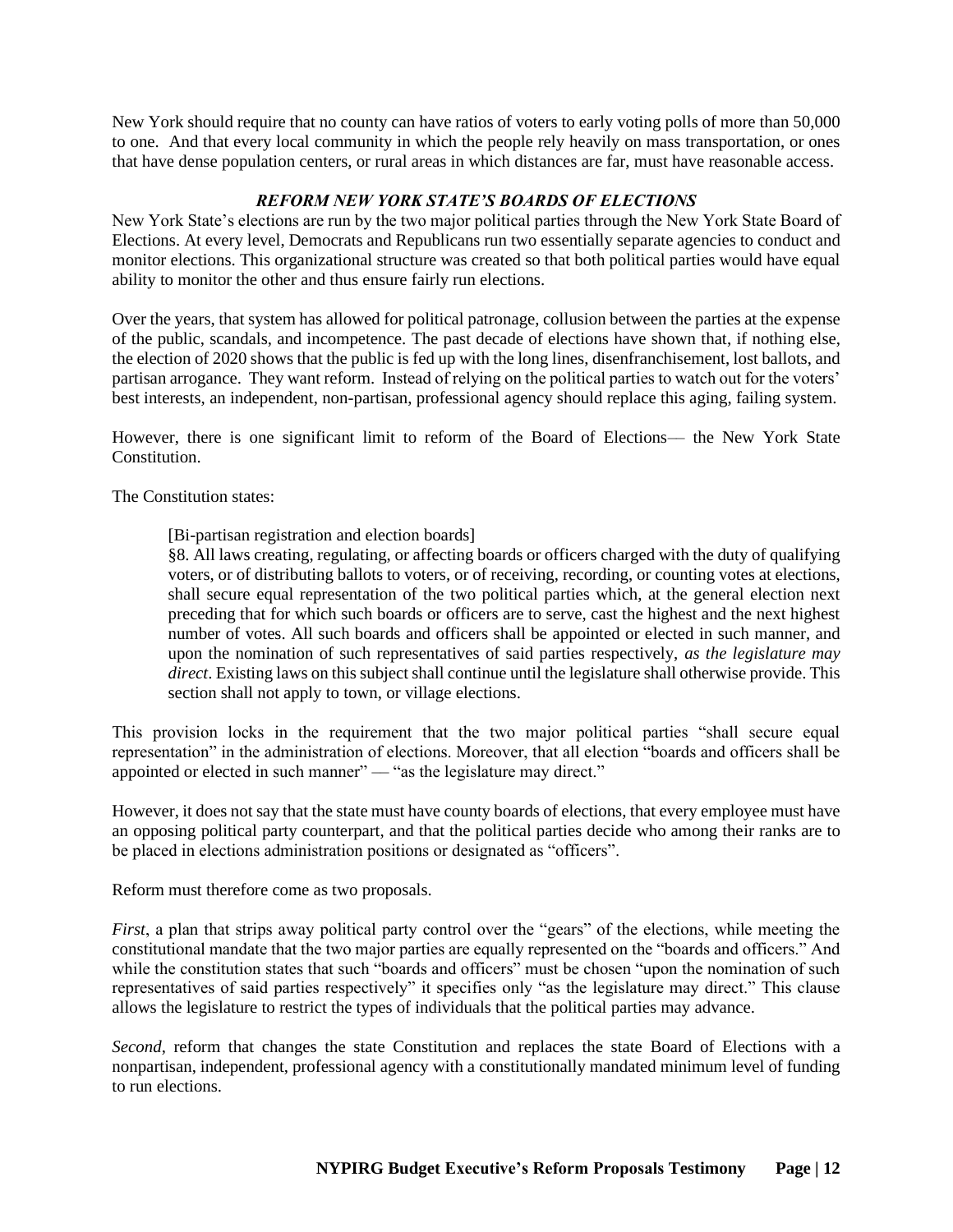#### **Baseline Principles**

Elimination of the local boards of elections. The State Board of Elections would administer all elections and rank-and-file staffers would come from the civil service system, to the greatest extent possible.

The State Board of Elections would establish uniform, statewide administration of elections. Staff that work for the Board would meet the constitutional requirements, but be required to meet civil service standards, including passing relevant exams.

There would be strict limitations on the types of individuals who could represent the political parties acting in areas covered by the constitution. As mentioned earlier, limits can be placed "as the legislature may direct":

- Fixed terms of appointment and employment.
- Conflict of Interest clause disallows any commissioner to be appointed if they or an immediate family member have held or campaigned for elected office, held, or campaigned for a party position, been a registered lobbyist or registered client or a consultant to a political campaign, or participated in paid partisan campaign work during at least the past five years.
- Sworn oath to maintain a fiduciary relationship to the board and the public, not political interests.
- Mandatory requirement that the board members be representative of the broad diversity of the state.
- Voter Registration, election administration, and ballot access are all administered in a transparent manner at the statewide level. We recommend that campaign finance administration be transferred to another entity.
- Contracts fall under NYS guidelines for transparent and competitive bidding (no sole source or single source contracting) and enhanced state Comptroller review.

#### **Establish an Election Advisory Board**

Mandate creation of a NYSEA Advisory Board with broad and diverse representation from communities of color, voters with disabilities, civic community, youth, geographic area, and diverse political party representation.

- Board has the authority to review and offer opinions on all matters voted on by the Commissioners.
- Board is granted contemporaneous access to all agency documents and data.
- Explicitly covered by the Freedom of Information, Open Meetings, and Ethics laws.

Supplemental reforms should also be implemented in State Election Law to maintain public confidence in the integrity of election results. With the elimination of the veneer of bi-partisan oversight taking on this role we recommend several companion reforms.

#### **Public Accountability**

Statistically Meaningful Audits: New York's present audit system is mediocre. There are statistical models for randomly selecting certain races and districts that lead to a very high level of assurance that there were no mistakes made in software/machines/reporting/etc. Set a gold standard of 'random' audits.

Candidate Designated Audits: Allow every candidate who receives more than 5% of the vote to choose .05% (or 1%, etc.) of the districts in their area/state that must conduct a hand recount if the margin of victory is within 5% (or 2% or 1% etc.) This is a way to boost public confidence. It would also allow candidates who know best the support that they have in relevant Election Districts, to choose districts where the results seem inconsistent and to pinpoint potential problems with machines/scanners/etc.

Transparent Vote Counting Assurances: Bolster and ensure an open ballot counting process.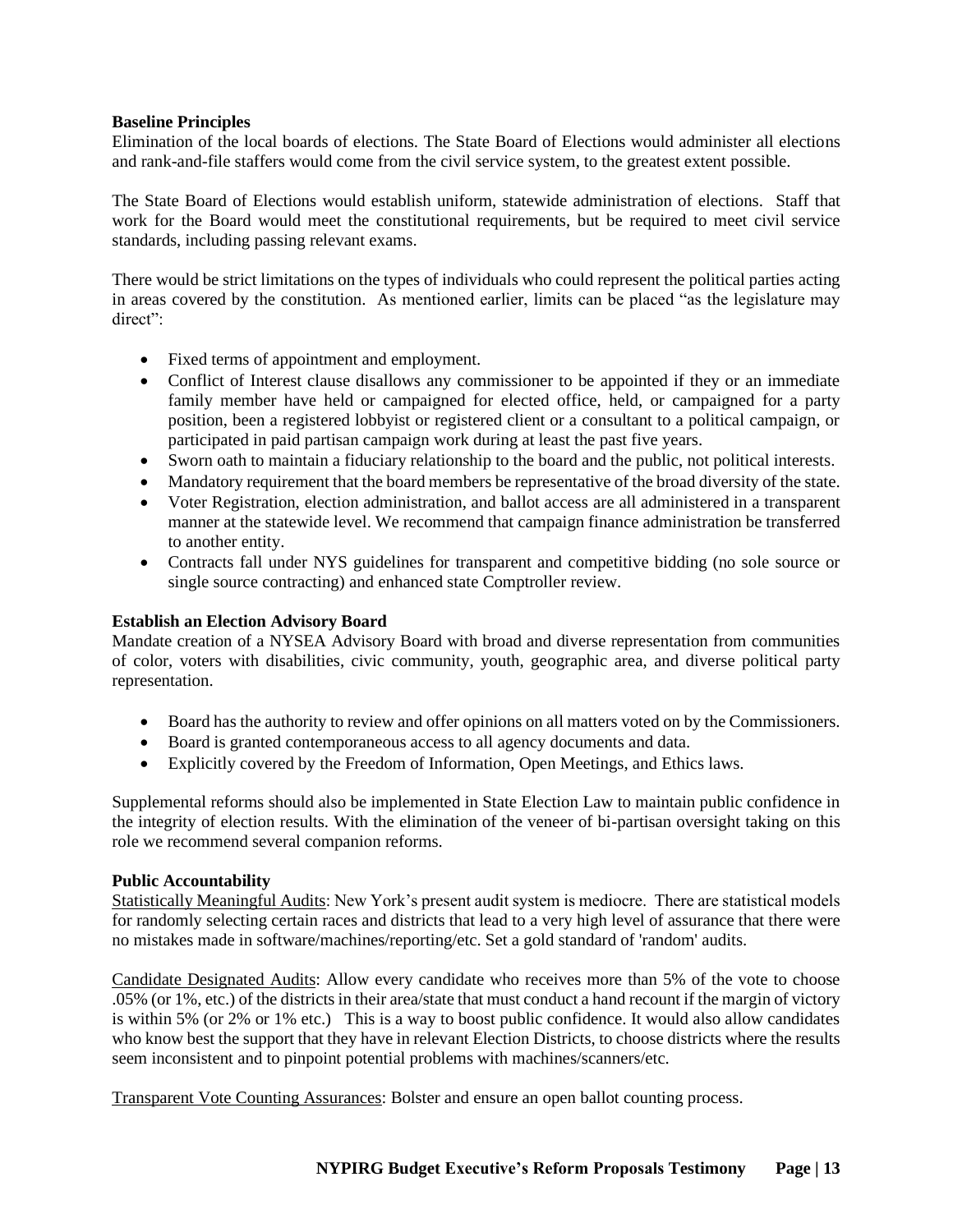Bipartisan Counting: For example, assuming that BOE staff are civil service, but the two main parties get to assign the workers who count the ballots.

Election Day Poll Workers: To the greatest extent possible, eliminate partisan grip on poll workers. Institute compensation time for all non-essential state workers who work the polls. Ensure that party and candidate monitoring of the vote counting process continues to provide confidence in returns, especially if vote counting falls to civil service employees.

Liberal Interpretation Language. Current law allows for minor mistakes not to disqualify affidavits. The League of Women Voters' lawsuit allows a curing period for absentee ballots. But it seems that technical mistakes are still being used to challenge ballots.

#### **Boost funding for voting in the final budget.**

The state's board of elections have historically been underfunded and understaffed, yet charged with maintaining the integrity of our most fundamental democratic process – voting. New Yorkers cannot expect these bodies to continue to operate on a shoestring budget with constant funding cuts while the state simultaneously increase their responsibilities and operational demands. The State Board of Elections and county boards of elections need a serious funding commitment.

NYPIRG urges that you provide the funding necessary to ensure that the cornerstone of a functioning democracy – voting – is adequate to meet the needs of New Yorkers.

# **Campaign Finance**

*Summary: New York's still too high campaign contributions must be lowered as well as limits on donations to housekeeping accounts. Better disclosures are necessary. We support funding of the state's embryonic system of public financing, but urge that you reform it to track the New York City system, not one more or less modeled on Montgomery County, Maryland. We also urge that you place unique restrictions on the campaign fundraising of lobbyists.*

New York has long been on notice about the failure of its state's campaign finance law. Nearly thirty years ago, the final report of the Commission on Government Integrity was issued. The Commission's report condemned New York's lax ethical standards calling them "disgraceful" and "embarrassingly weak." The Commission then scolded state leaders for failing to act, "Instead partisan, personal and vested interests have been allowed to come before larger public interests."<sup>23</sup>

NYPIRG applauded your action to eliminate the disparity in the state's campaign finance system that allowed for Limited Liability Companies to contribute huge sums – and often in secret – to candidates for office. Treating LLCs as corporations does, however, highlight the weaknesses in corporate limits.

Unfortunately, the Commission on Public Financing and Elections work fell far short of what is needed.

The Governor and the Legislature took significant steps in approving legislation that treat Limited Liability Companies (LLCs) as a business for the purposes of campaign contribution limits, lowering campaign contribution limits, and establishing a voluntary system of public financing of elections. This last move goes into effect soon and did *not* embrace the model for public financing found in the three-decades-old program in New York City. Instead, it established an untested system. Whether this will succeed is unclear,

<sup>&</sup>lt;sup>23</sup> New York State Commission on Government Integrity, "Restoring the Public Trust: A Blueprint for Government Integrity," Volume 1, December 1988.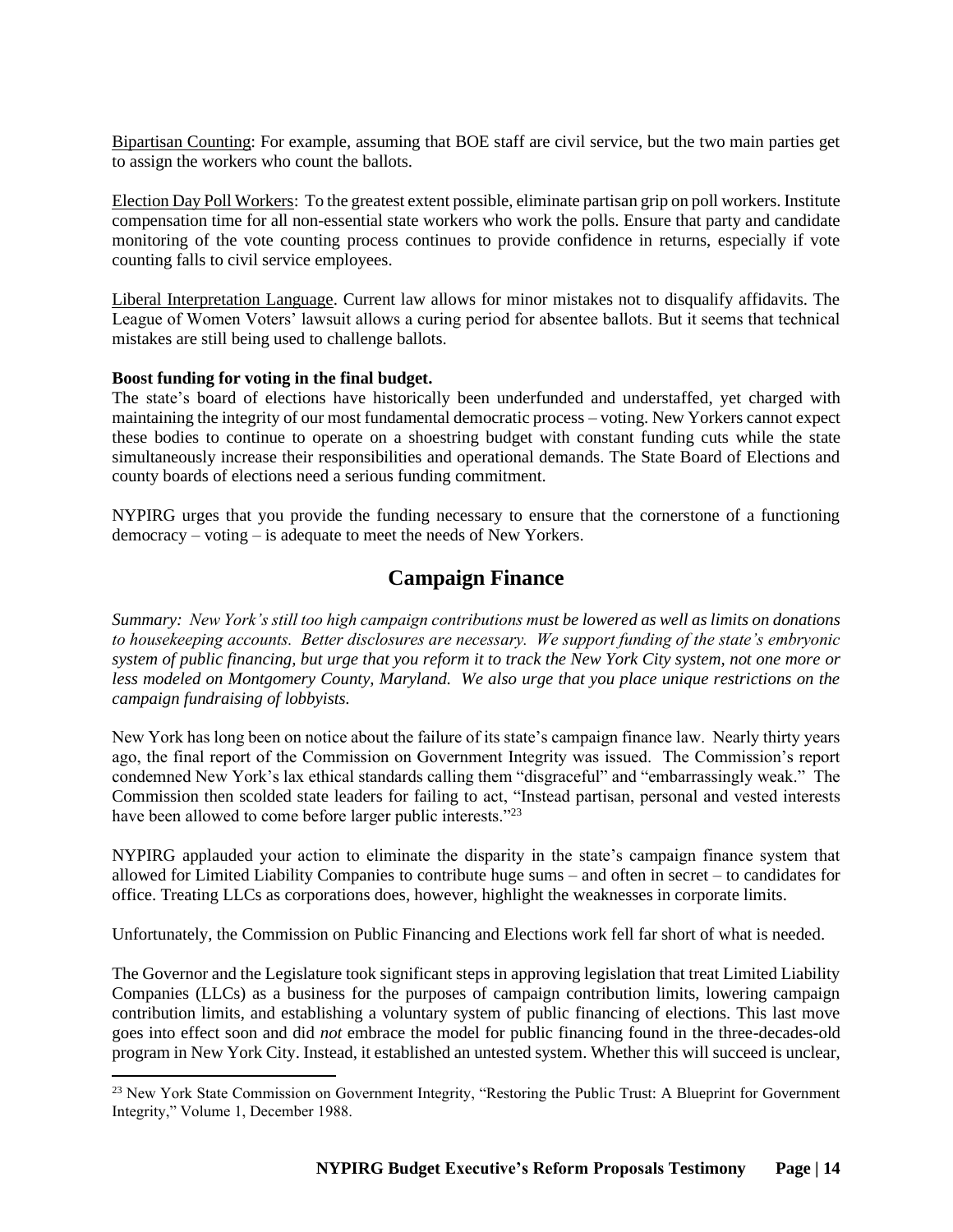but the failure to embrace what is known to work and instead create something with no track record raises serious questions and only time will tell if it succeeds.

#### *LOWER CAMPAIGN CONTRIBUTION LIMITS*

New York State relies on private donations to fund its political campaigns. As mentioned above, Governor Cuomo and state lawmakers dramatically lowered contributions that can be made to candidates for political office. The maximum contribution for statewide office will soon be \$18,000. And while that is down significantly from the past (\$47,100 in the general), it is still well above the national average of \$6,126.<sup>24</sup>

Since New York State has very high campaign contribution limits, candidates focus their fundraising on those who can give the most–– and those individuals and entities frequently have business before the government. For example, between 3/5 and 2/3 of all the money entering the political system comes from lobbying firms or their clients.<sup>25</sup>

In addition, New York's sky-high contribution levels have fueled a shift away from smaller donors toward reliance on bigger ones. This reliance undermines the public's involvement in a system that can only be described as a money chase. Whether the as-yet-untested system of public financing offsets this money chase will be seen sometime in the future.

## *PLACE MEANINGFUL LIMITS ON DONATIONS TO "HOUSEKEEPING ACCOUNTS***"**

New York exempts from contribution limits donations to so-called "housekeeping" accounts for "party building activities."<sup>26</sup> There have been widespread abuses of this exemption. For example, in 2012, the Independence Party admitted to using soft money to pay for ads attacking specific candidates mere days before an election. \$311,000 of the funds used to buy these advertisements came from the Senate Republicans' housekeeping account.<sup>27</sup> Candidates for office must use campaign contributions for all of their administrative costs and the same should be true for the political parties. The housekeeping loophole has allowed donors to circumvent New York's already-weak campaign limits. New York must place meaningful limits on "housekeeping accounts."

### *REQUIRE THE DISCLOSURE OF CAMPAIGN FINANCE "BUNDLERS"*

While lobbyists give large amounts of money directly from their bank accounts, they can deliver even more through "bundling" money on behalf of their clients. Participants in this practice multiply their political contributions and influence by aggregating checks written by members, clients, or associates. Other governments, notably New York City's, require committees to disclose which of their donations were bundled and by whom.<sup>28</sup> **Bundling is a key way in which lobby firms magnify their influence and ingratiate themselves to decision makers.** It is difficult, however, to establish exact numbers reflecting the extent of this process. New Yorkers deserve to know which interests have bought access to their elected officials; complete disclosure of bundling is the only way for them to do so.

<sup>24</sup> National Conference of State Legislatures, *State Limits on Contributions to Candidates,* Overview, [https://www.ncsl.org/research/elections-and-campaigns/campaign-contribution-limits-overview.aspx.](https://www.ncsl.org/research/elections-and-campaigns/campaign-contribution-limits-overview.aspx)

 $25$  NYPIRG released analyses of these three regions on April 19, May 30, and May 31, 2013.

<sup>26</sup> New York State Election Law §14-124(3).

<sup>27</sup> Kenneth Lovett, "Independence Party Goes Along With GOP Scheme. . . ," *New York Daily News*, March 4, 2013, [http://www.nydailynews.com/news/politics/lovett-independence-party-gop-annex-article-1.1278583.](http://www.nydailynews.com/news/politics/lovett-independence-party-gop-annex-article-1.1278583)

<sup>&</sup>lt;sup>28</sup> New York City Administrative Code Section 3-701 (12) defines bundlers as follows: "The term 'intermediary' shall mean an individual, corporation, partnership, political committee, employee organization or other entity which, (i) other than in the regular course of business as a postal, delivery or messenger service, delivers any contribution from another person or entity to a candidate or authorized committee; or (ii) solicits contributions to a candidate or other authorized committee where such solicitation is known to such candidate or his or her authorized committee."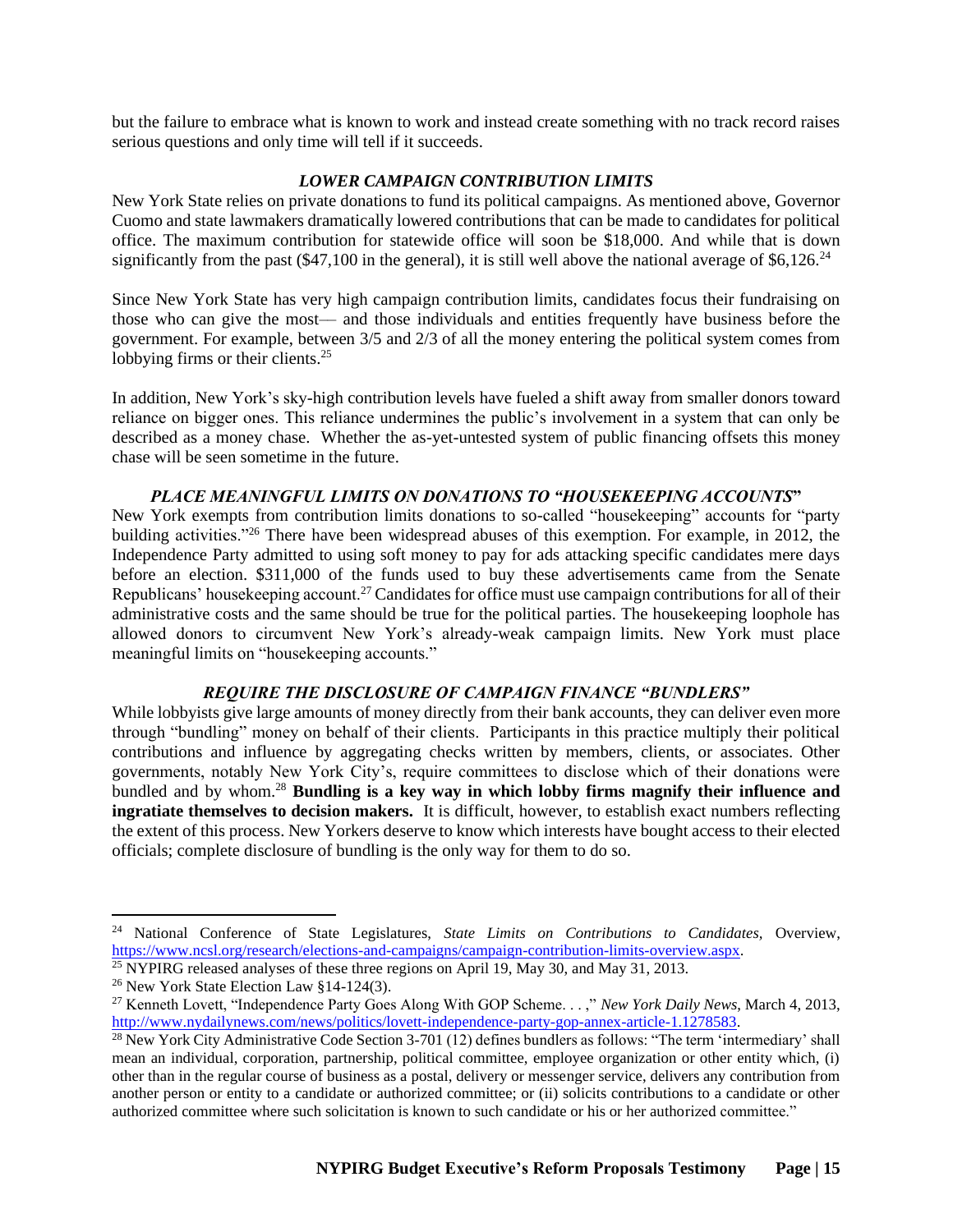A brazen example of New York's disgraceful campaign financing system is that it allows elected officials to solicit lobbyists for donations while the legislature is considering new laws and while the executive is considering new regulations.

There is nothing more unsettling for those of us who believe in democracy and representative government than lobbyists forking over campaign dollars to elected officials at night while they ask for favors during the day.

As a Court stated when it upheld the unique campaign contribution restrictions found in the state of Tennessee's law:

"*Any payment made by a lobbyist to a public official, whether a campaign contribution or simply a gift, calls into question the propriety of the relationship*." [The U.S. Court of Appeals for the 4<sup>th</sup> Circuit, *Preston v. Leake*, 660 F.3d 726, 737 (4th Cir. 2011).]

## *RESTRICT CONTRIBUTIONS FROM LOBBYISTS*

However, limits should not be placed solely on those seeking government contracts with the executive branch. A number of states place restrictions on campaign contributions from lobbyists, particularly during the legislative session. According to the National Conference of State Legislatures, 18 states have restrictions on campaign contributions by lobbyists, with 12 of those states prohibiting lobbyists from making campaign contribution during the legislative session.<sup>29</sup>

Currently, lobbyists play a central role in funding the campaigns of candidates for state office and then circling back once they are elected to plead for favors. This situation places elected officials in an untenable situation and creates an obvious conflict of interest. While the documentation of this has been overwhelming and goes back decades, recent media reports underscore lobbyists' fundraising for the governor.

Recent media reports have disclosed that Albany's lobbying elite have rushed to fund the governor's reelection effort, one describing how "Albany lobbying firms like Bolton St. Johns and Mercury Public Affairs jockeyed to hold private fund-raisers for the governor within weeks of her taking office."<sup>30</sup>

Of course, lobbyists and their clients do not view their contributions as charitable – they want something in return. And they must believe they get it or they wouldn't continue to do so. Due to U.S. Supreme Court decisions, there is little that can be done to turn off the spigot of special interest money, but narrow restrictions can be accomplished. Restrict lobbyists so that their role in lawmaking is one in which they are measures by the depth of their legislative knowledge, not the width of their wallets.

# *THE NEW PUBLIC CAMPAIGN FINANCE MATCHING SYSTEM*

Starting in 2024, New York State will hold its first elections using a system of matching small donations for candidates in statewide and state legislative elections. As mentioned earlier, we have concerns about the reliance of this new system on a small, recently-created publicly financed system instead of New York City's. Yet, without adequate funds, there would be no chance of success. The governor's proposed budget allocates \$10.53 million in FY23 for the Public Campaign Finance Board. If this number were to remain

<sup>&</sup>lt;sup>29</sup> National Conference of State Legislatures, "Limits on Campaign Contributions During The Legislative Session," [http://www.ncsl.org/research/elections-and-campaigns/prohibited-donors.aspx.](http://www.ncsl.org/research/elections-and-campaigns/prohibited-donors.aspx)

<sup>30</sup> Fandos, N., "Hochul Outpaces Foes by Raising Record-High \$21.6 Million for Campaign," *The New York Times,* January 18, 2022[, https://www.nytimes.com/2022/01/18/nyregion/kathy-hochul-fundraising.html.](https://www.nytimes.com/2022/01/18/nyregion/kathy-hochul-fundraising.html)